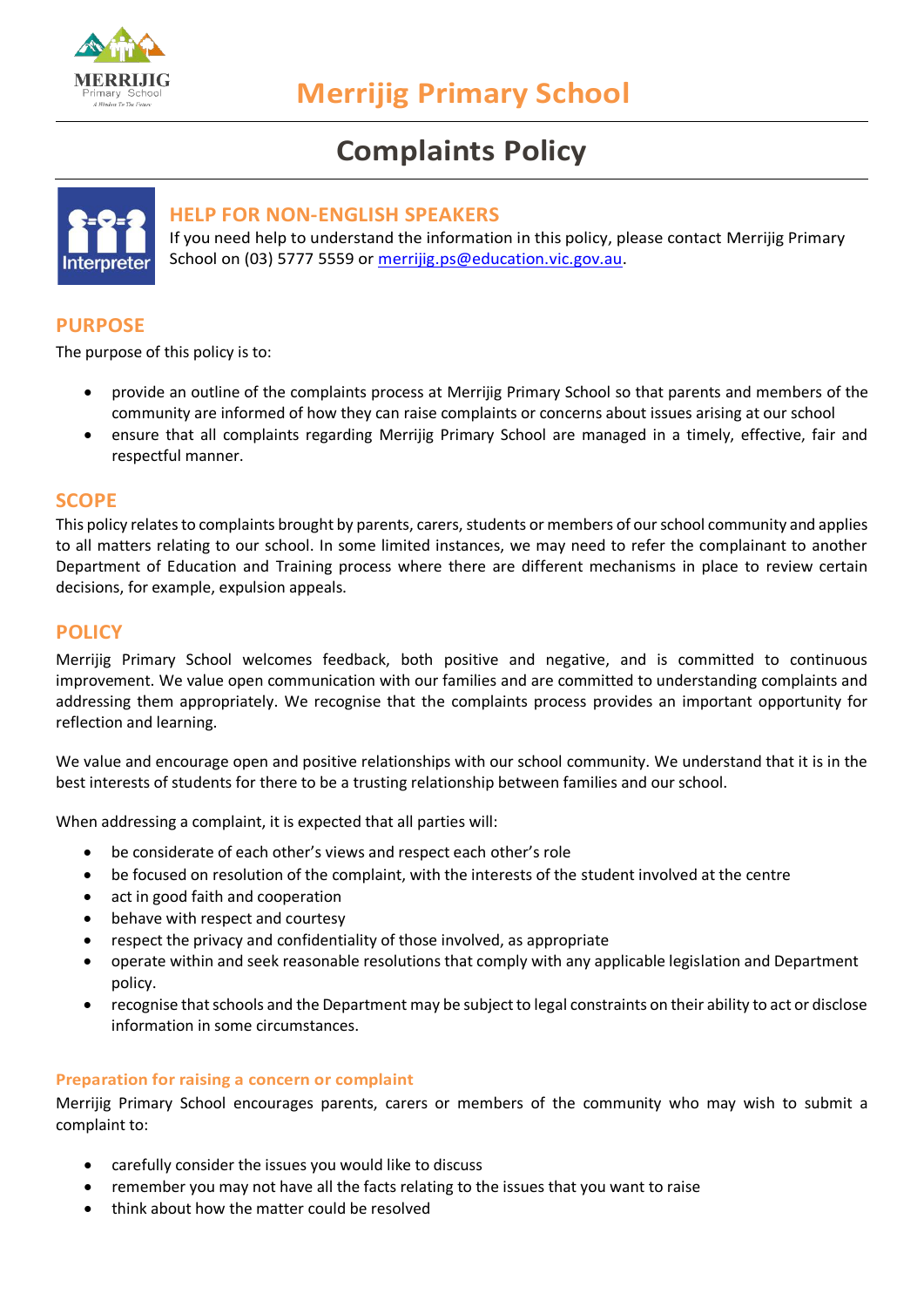• be informed by checking the policies and guidelines set by the Department and Merrijig Primary School (see "Further Information and Resources" section below).

## **Support person**

You are welcome to have a support person to assist you in raising a complaint with our school. Please advise us if you wish to have a support person to assist you, and provide their name, contact details, and their relationship to you.

#### **Complaint process**

Merrijig Primary School is always happy to discuss with parents/carers and community members any concerns that they may have. Concerns in the first instance should be directed to your child's teacher or Principal. Where possible, school staff will work with you to ensure that your concerns are appropriately addressed.

Where concerns cannot be resolved in this way, parents or community members may wish to make a formal complaint to the Principal.

If you would like to make a formal complaint, in most cases, depending on the nature of the complaint raised, our school will first seek to understand the issues and will then convene a resolution meeting with the aim of resolving the complaint together. The following process will apply:

- **1. Complaint received:** Please either email, telephone or arrange a meeting through the front office with the Principal, to outline your complaint so that we can fully understand what the issues are. We can discuss your complaint in a way that is convenient for you, whether in writing, in person or over the phone.
- **2. Information gathering:** Depending on the issues raised in the complaint, the Principal, or nominee may need to gather further information to properly understand the situation. This process may also involve speaking to others to obtain details about the situation or the concerns raised.
- **3. Response:** Where possible, a resolution meeting will be arranged with the Principal to discuss the complaint with the objective of reaching a resolution satisfactory to all parties. If after the resolution meeting we are unable to resolve the complaint together, we will work with you to produce a written summary of the complaint in the event you would like to take further action about it. In some circumstances, the Principal may determine that a resolution meeting would not appropriate. In this situation, a response to the complaint will be provided in writing.
- **4. Timelines:** Merrijig Primary School will acknowledge receipt of your complaint as soon as possible (usually within two school days) and will seek to resolve complaints in a timely manner. Depending on the complexity of the complaint, Merrijig Primary School may need some time to gather enough information to fully understand the circumstances of your complaint. We will endeavour to complete any necessary information gathering and hold a resolution meeting where appropriate within 10 working days of the complaint being raised. In situations where further time is required, Merrijig Primary School will consult with you and discuss any interim solutions to the dispute that can be put in place.

Please note that unreasonable conduct (e.g., vexatious complaints) may need to be managed differently to the procedures in this policy.

#### **Resolution**

Where appropriate, Merrijig Primary School may seek to resolve a complaint by:

- an apology or expression of regret
- a change of decision
- a change of policy, procedure or practice
- offering the opportunity for student counselling or other support
- other actions consistent with school values that are intended to support the student, parent and school relationship, engagement, and participation in the school community.

In some circumstances, Merrijig Primary School may also ask you to attend a meeting with an independent third party or participate in a mediation with an accredited mediator to assist in the resolution of the dispute.